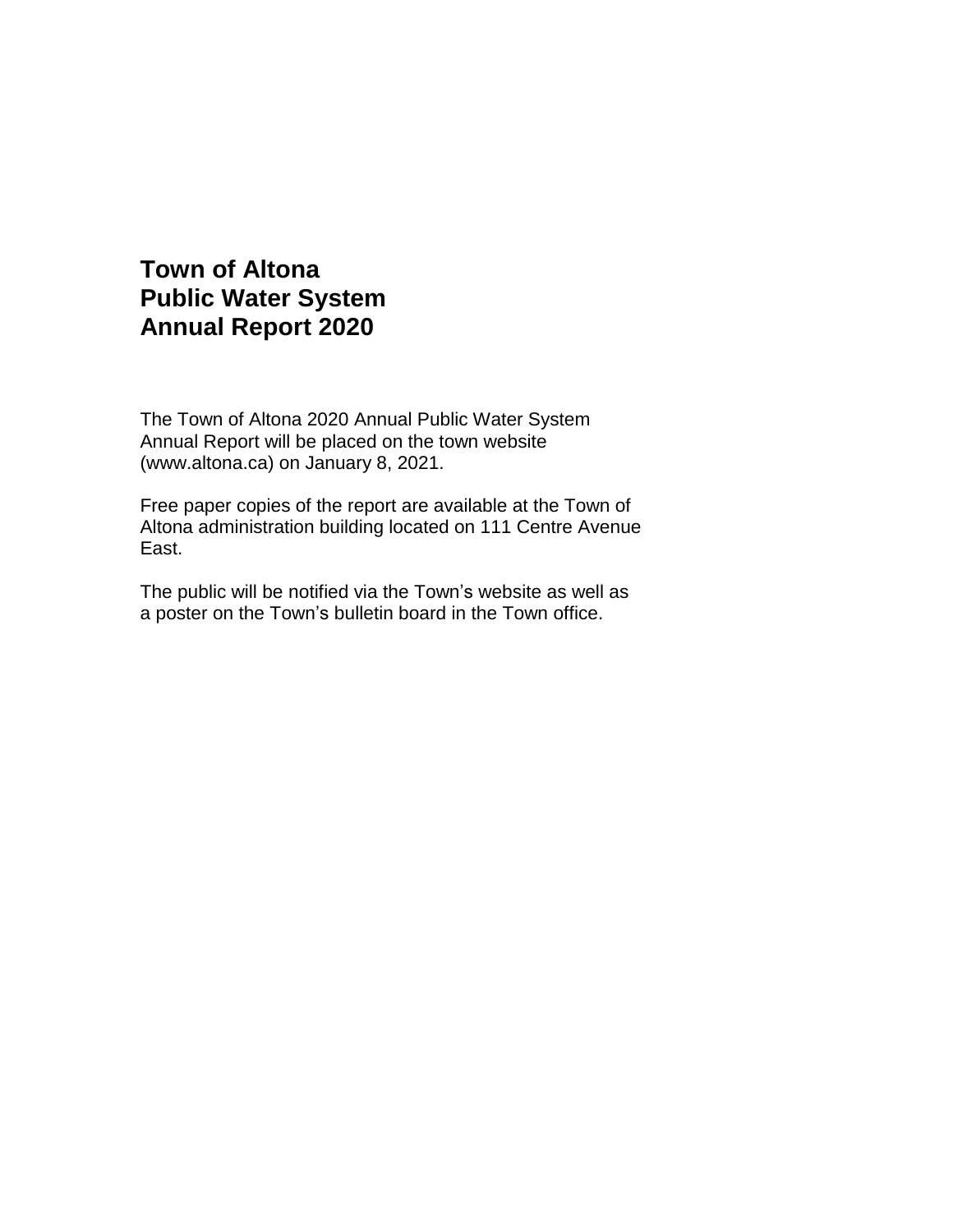# **Town of Altona Public Water System Annual Report 2020**

Name of the Public Water system: **Altona Public Water System** Name of the Legal Owner: **The Town of Altona** Phone: **204.324.6468** Contact person: **Dan Gagné (CAO)** Email: [da](mailto:dale.lyle@altona.ca)n.gagne@altona.ca

**Supervisor**: **Clint Derksen** Phone: **204.324.7467** Email: [clint.derksen@altona.ca](mailto:clint.derksen@altona.ca)

**Senior Operator: Jackson Enns** Phone: **204.324.7022** Email: [waterworks@altona.ca](mailto:waterworks@altona.ca)

**Report Prepared: January 4, 2021**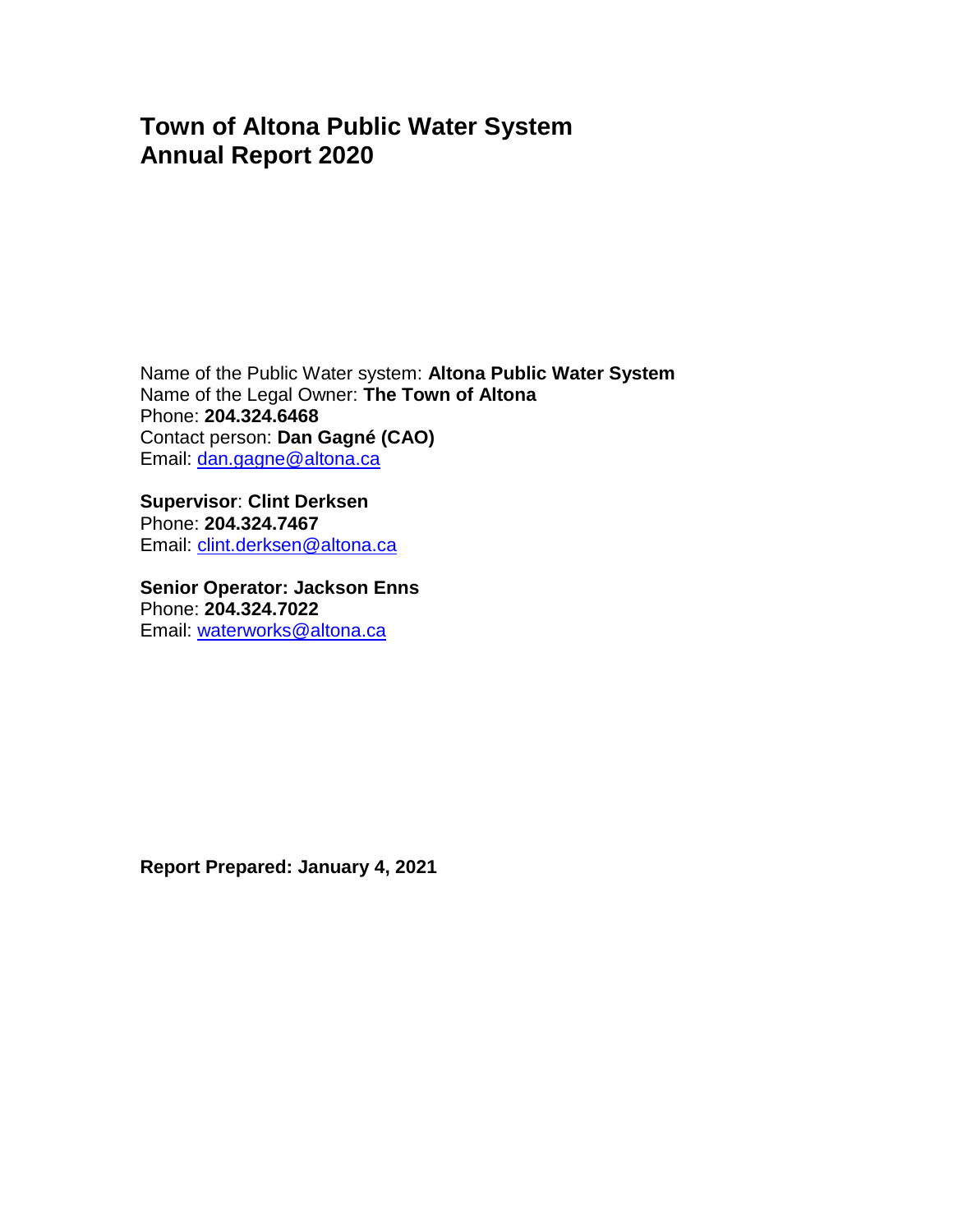### **The 2020 Annual Report for the Town of Altona summarizes the Water Utility's ability to distribute safe potable water and meet provincial regulations.**

#### *1. Description of the Water System:*

The Altona Public Water System (Altona PWS) provides potable water to a population of approximately 4,200 residents. Treated water supplied by the Pembina Valley Water Coop meets all objectives as stated in the Guidelines for Canadian Drinking Water Quality.

#### **1.1 Water Supply Source**

The Altona PWS receives treated water from Letellier which is 20 kilometres east of Altona. The Letellier plant draws water from the Red River and treats the water before distribution.

#### **1.2 Distribution System**

Treated water from the reservoirs is pumped throughout the Altona distribution system via four variable frequency driven 15 horsepower duty pumps and two 75 horsepower emergency pumps. The approximate 33 kilometers of piping is 99% looped and is comprised of 59% AC, 40% PVC, and 1% HDPE.

#### **1.3 Storage Reservoirs**

| Name: North End Reservoir | Capacity: 3 222 000 L |
|---------------------------|-----------------------|
| Name: South End Reservoir | Capacity: 1 453 000 L |

#### **1.4 Number of Connections, population served and types of users**

The Altona distribution system is comprised of 1,525 residential, industrial and commercial service connections. 2020 census indicates a population of 4212. All connections are metered. Domestic use is the largest consumer with approximately 65% while commercial use is approximately 35%.

#### **1.5 Classification and Certification**

Operators are certified under Manitoba Conservation's *Water and Wastewater Facility Operators Regulation* under the *Environment Act*

| Clint Derksen- Supervisor | Cert # 2014-081 - WD2, WWC2, WWT1 |
|---------------------------|-----------------------------------|
| Matthew Aaron Schmidt     | ID # 0008410 - WD2, WWC2, WWT1    |
| Jackson Enns-Foreman      | ID # 03223 – WD2, WWC2, WWT2      |

*WT - Water Treatment WD - Water Distribution WWT - Waste Water Treatment WWC - Waste Water Collection CC - Conditional Certificate*

#### *2. Disinfection system in use*

The last step before distribution is the addition of 12% sodium hypochlorite to the water while entering the reservoirs. The dosage is flow-paced to maintain a minimum of 0.5 mg of free chlorine per litre before it enters the distribution system. There is a minimum of 0.1 mg of free chlorine per litre at all times in the distribution system.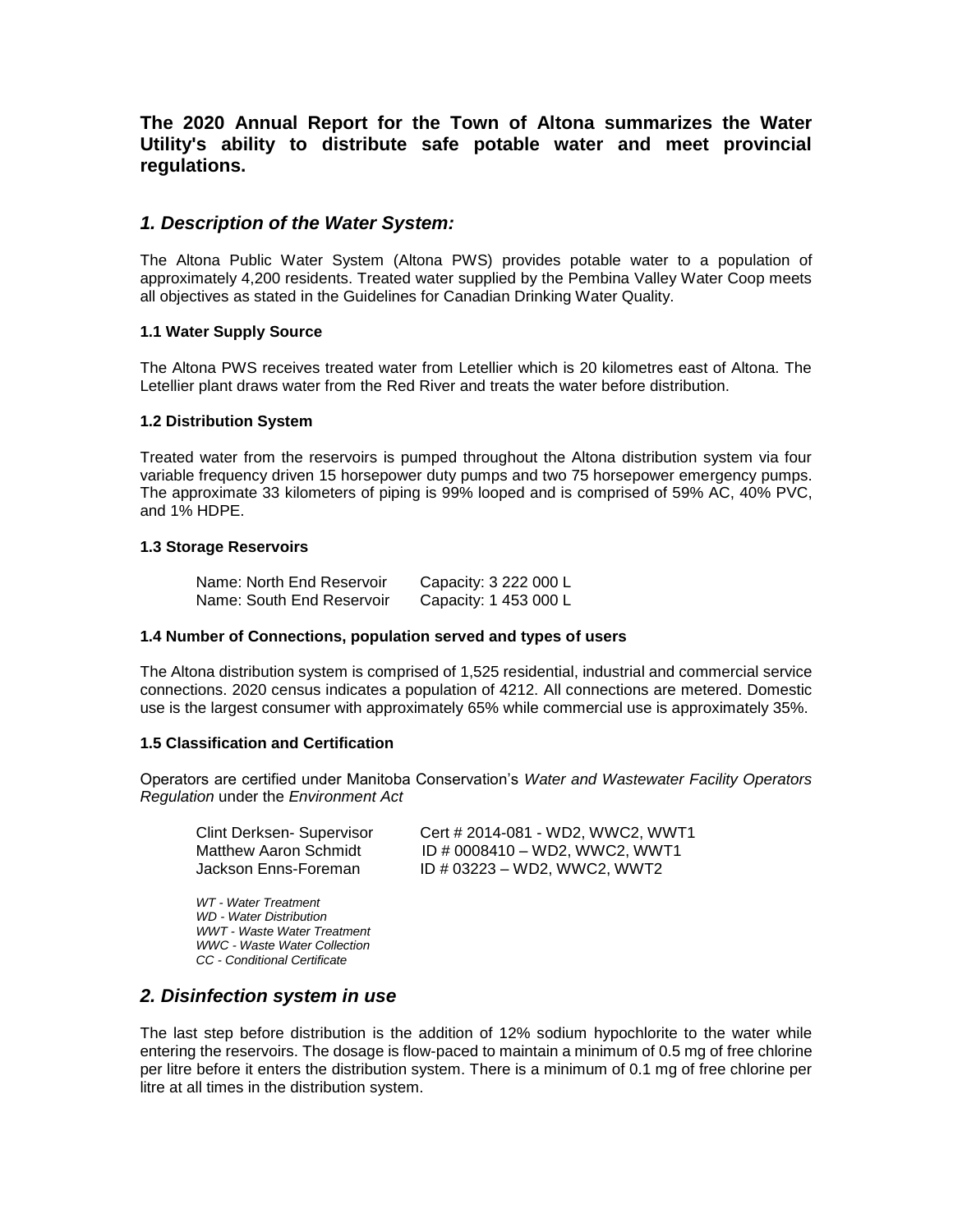#### **2.1 Equipment and monitoring requirements**

As required, the Altona PWS ensures continuous disinfection is maintained by stocking all spare parts for chlorinators.

Free Available and Total Chlorine residuals are monitored **daily** by staff and on-line chlorine analyzers at the reservoirs and bi-weekly throughout the distribution system. A Hach portable colorimeter test kit, which is calibrated annually, is used for the testing at the South reservoir. An Orbeca portable colorimeter test kit, which is also calibrated annually, is used for the testing at the North reservoir. All results are recorded on the appropriate monitoring forms and submitted to the Office of Drinking Water monthly. Bi-weekly samples are sent to ALS labs for testing. THM/HAA analysis are required every other year, and were performed in 2020.

Tests performed bi-weekly:

-**Total Coliform:** a measurement of the total coli form present in bi-weekly samples submitted to ALS labs.

-**Escherichia coli**: a measurement of the Escheria coli present in bi-weekly samples submitted to ALS labs.

Quarterly samples, every other year, are also collected in the distribution system and sent to the lab for **THM** testing and **HAA** testing.

- **THM** is the abbreviation for Trihalomethane, which is a chlorination/disinfection byproduct.

- **HAA** is the abbreviation for Haleo Acetic Acid, which is a chlorination/disinfection byproduct.

#### **2.2 Overall performance**

For 2020, the Altona PWS met all daily and bi-weekly sampling requirements achieving a 100% efficiency rating. The following tables outline the requirements and performance of the PWS in the Town of Altona for 2020 as outlined in the Operating License (see attached 2020 Annual Compliance Audit)

| <b>Disinfection Monitoring and Reporting</b>                                              | <b>Regulatory</b>  | <b>PWS</b>  |
|-------------------------------------------------------------------------------------------|--------------------|-------------|
|                                                                                           | <b>Requirement</b> | Performance |
| A) Free Chlorine residual entering the distribution system<br>Section 21(1)a - MR 40/2007 | $\geq 0.5$ mg/L    | 100%        |
| B) Frequency of testing entering the distribution system<br>Section A - MR 40/2007        | Daily              | 100%        |
| C) Free Chlorine residual in the distribution system<br>Section 22a - MR 40/2007          | $\geq 0.1$ mg/L    | 100%        |
| D) Frequency of testing in the distribution system<br>Section A - MR 40/2007              | Bi-Weekly          | 100%        |
| E) Report Submissions<br>Section 25(2) - MR 40/2007                                       | Monthly            | 100%        |
| The PWS has met all regulatory requirements for 2020 in this area.                        |                    |             |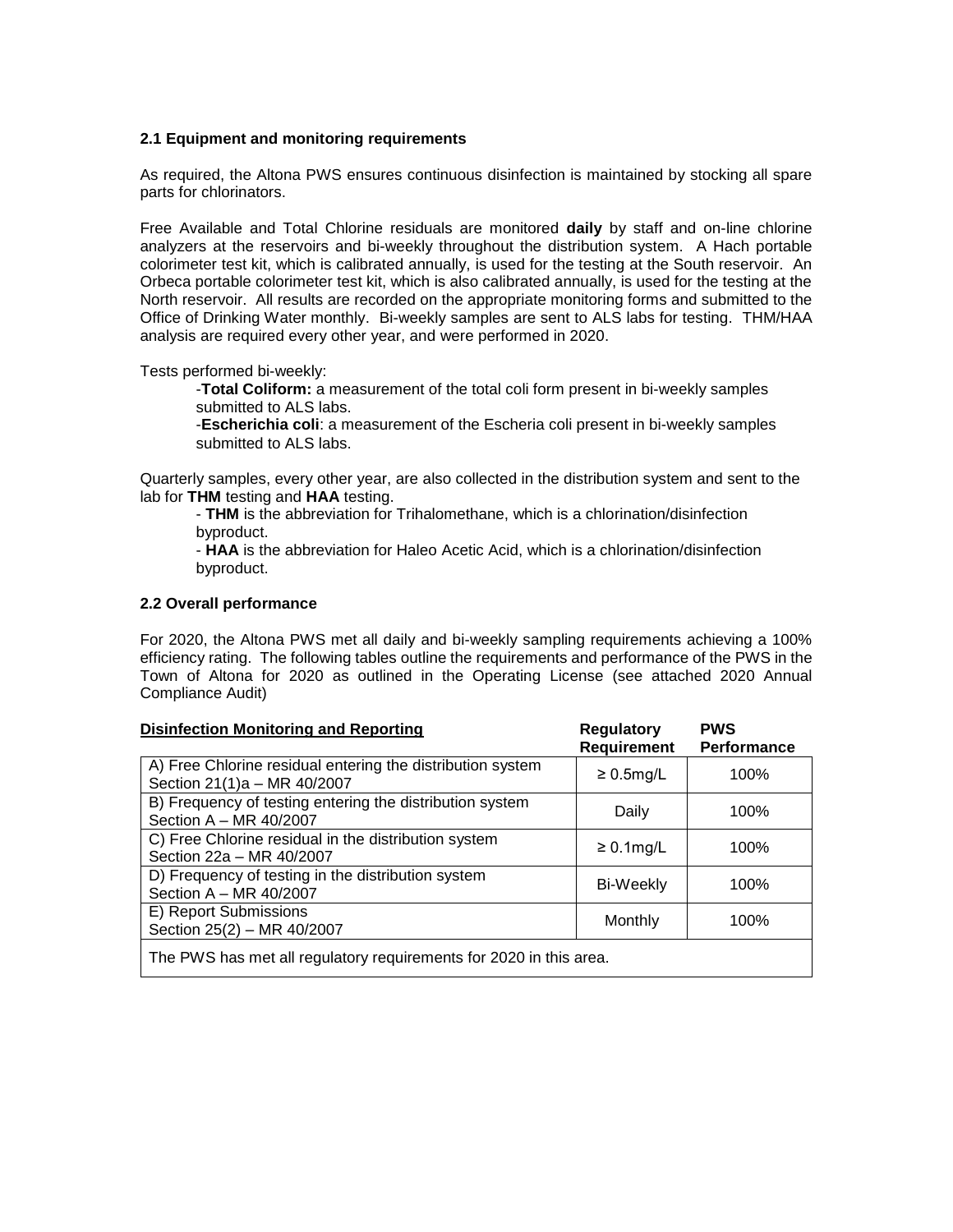| <b>Bacteriological Monitoring and Reporting</b>                                                  | <b>Regulatory</b><br>Requirement | <b>PWS</b><br>Performance |
|--------------------------------------------------------------------------------------------------|----------------------------------|---------------------------|
| A) Number of samples of watering leaving the North End<br>Reservoir<br>Schedule $A - MR 40/2007$ | 26                               | 100%                      |
| B) Number of samples of watering leaving the South End<br>Reservoir<br>Schedule $A - MR 40/2007$ | 26                               | 100%                      |
| C) Number of distribution water samples<br>Schedule $A - MR 40/2007$                             | 26                               | 100%                      |
| D) Frequency of Testing<br>Schedule $A - MR$ 40/2007                                             | Bi-weekly                        | 100%                      |
| E) Total Coli form present in samples<br>Section 3(1)b - MR 40/2007                              | 0 TC per<br>$100ml*$             | 100%                      |
| F) E. Coli present in Samples<br>Section3(1)a - MR 41/2007                                       | 0 EC per<br>100ml                | 100%                      |

The Public Water System has met all regulatory monitoring requirements for 2020, excluding THM/HAA. The water system was deemed to be in compliance with all other terms and conditions in the Operating License.

#### **Disinfection By-products Monitoring and Reporting – THMs and HAAs**

| Water<br><b>System</b> | Q <sub>1</sub><br><b>THM</b> | Q <sub>2</sub><br><b>THM</b> | Q <sub>3</sub><br><b>THM</b> | Q4<br><b>THM</b>             | Avg   |
|------------------------|------------------------------|------------------------------|------------------------------|------------------------------|-------|
| <b>ALTONA</b><br>4.00  | 0.137                        | 0.106                        | 0.205                        | 0.156                        | 0.151 |
|                        |                              |                              |                              |                              |       |
| Water<br><b>System</b> | Q1<br><b>HAA</b>             | Q <sub>2</sub><br><b>HAA</b> | Q <sub>3</sub><br><b>HAA</b> | Q <sub>4</sub><br><b>HAA</b> | Avg   |
| <b>ALTONA</b><br>4.00  | 0.0646                       | 0.0509                       | 0.0822                       | 0.058                        | 0.064 |

Currently we are unable to consistently achieve the required level of THM and HAA's due to the treated water being out of compliance when it arrives at our distribution stations.

#### **Engineering Assessment of Water System Infrastructure and Water Supply Source**

As specified by the operating license, the Altona PWS was required to initiate an Engineering Assessment of the Water System Infrastructure and Water Supply Source. J.R. Cousin Consultants completed the Town of Altona Public Water System Assessment 2016 PWS 4.00. Two copies of the report were mailed to The Office of Drinking Water.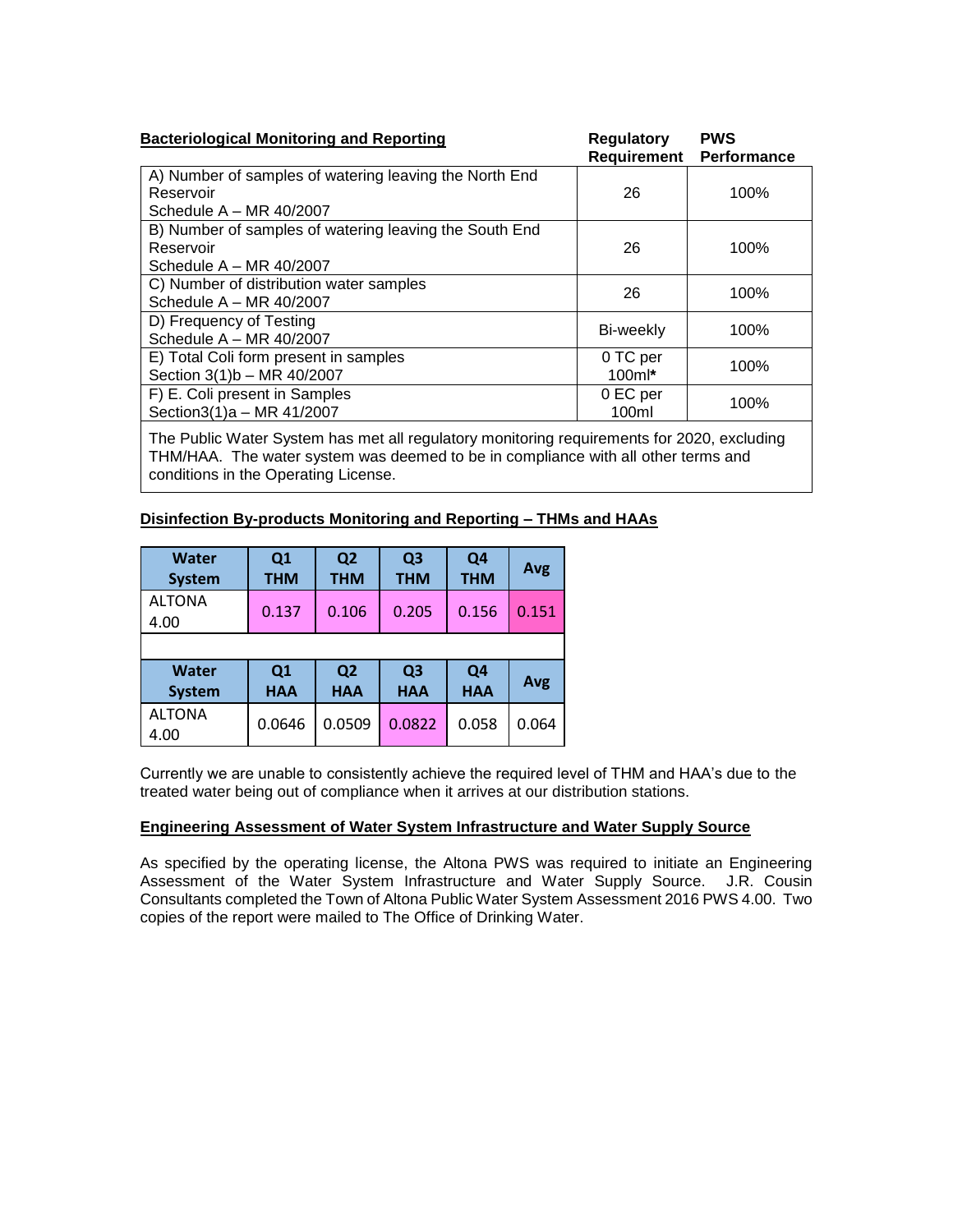## *3. Water Rates*

In 2020 our water rate was \$12.99 / 1000 Imperial gallons

## *4. Water System Incidents*

In 2020 there were no major incidents.

## *4.1 Major Expenses*

In 2020 there were no major expenses outside of the extension projects listed.

In 2021 we will be replacing the distribution header in the North Water Reservoir pumping station with new stainless-steel piping.

## *5. Drinking Water Orders*

In 2020 there were no Safety orders issued for Altona Public Water System. (see attached 2020 Annual Compliance Audit)

## *6. Boil Water Advisories (BWA's) issued and actions taken*

In 2020, we issued the following BWA's:

- 1. BWA issued by the ODW on June 6 due to a mechanical failure at the Letellier water treatment plant. Rescinded on June 8.
- 2. Precautionary BWA issued for Lynnwood Bay NW on June 22 due to depressurization of a water main for the installation of an extension to service a new development. Samples sent in on June 23 and 24. BWA rescinded on June 25<sup>th</sup>.
- 3. BWA issued for a section of  $3<sup>rd</sup>$  Street NW on August 7 due to water main break caused by road work. Samples brought in on the  $8<sup>th</sup>$  and  $9<sup>th</sup>$ . BWA rescinded on August 10<sup>th</sup>.
- 4. BWA issued for South Park Village trailer park and a section of  $3^{rd}$  Street NW due to depressurization of a water main to allow for a tie in for a new development on November 2 nd .
- 5. Office of Drinking Water ordered the Pembina Valley Water Co-op to perform upgrades at the Letellier treatment plant. Work started on December 8<sup>th</sup>. BWA issued for every municipality in the distribution system. BWA rescinded on December 18<sup>th</sup>.

## *7. Operational Requirements*

The Town of Altona is continually in non-compliance with both THM and HAA requirements issued for the Altona Public Water System. We are working with Pembina Valley Water Corporation to remedy this in the future.

## *8. Major Waterline Extensions 2020*

In 2020 there were two extensions for new developments (PWS-08-P41A & PWS-20-P23). Both extensions were completed in a timely manner.

PWS-08-P41A was a 300m extension of an existing development that added 46 residential lots to complete a crescent. This extension eliminated a water main dead end.

PWS-20-P23 was a 220m extension to service a new subdivision feeding 57 residential units.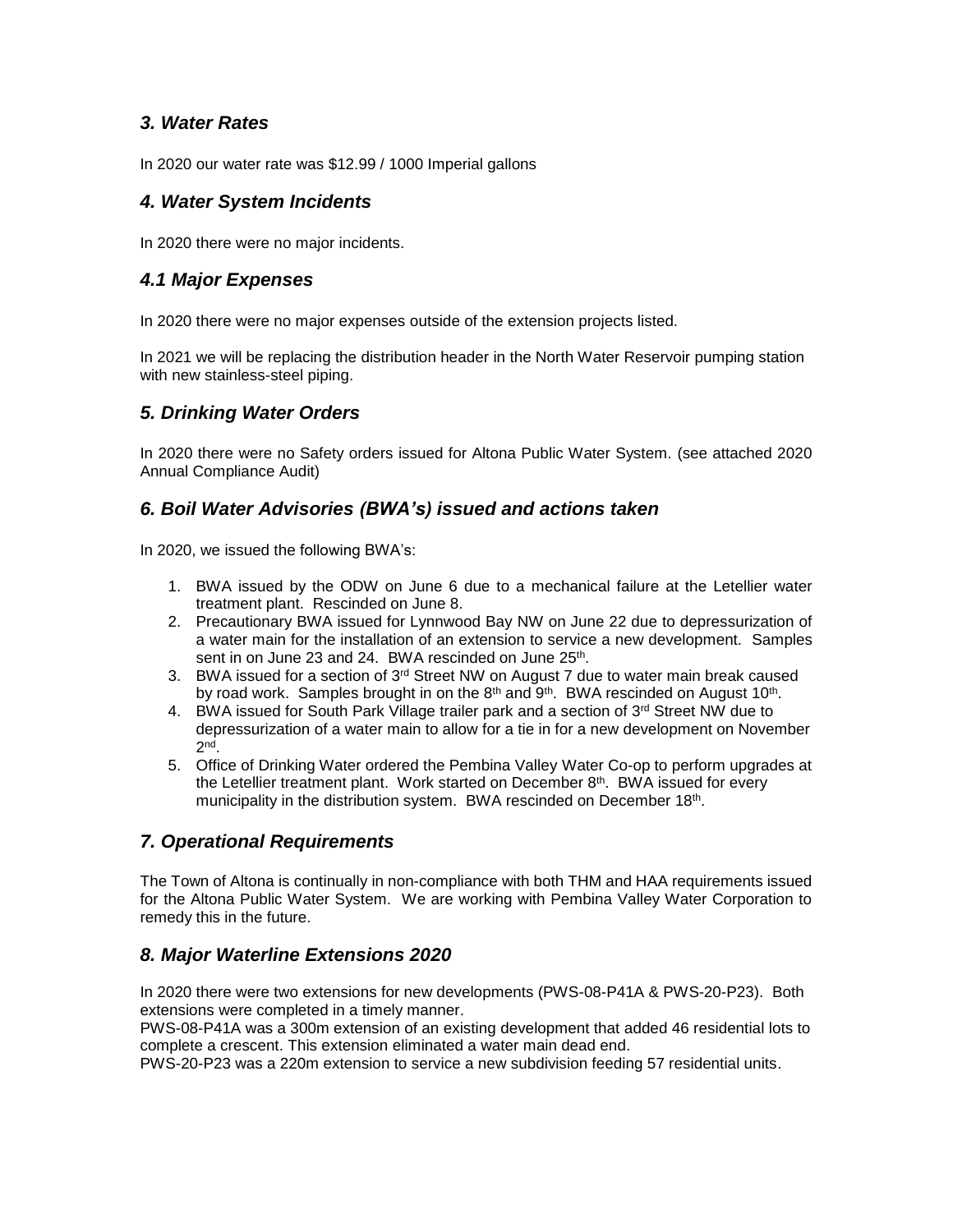## *9. Future System Expansion*

In 2021 the Town of Altona has not planned any expansion of our system.

The "Town of Altona Public Water System 2020 Annual Compliance Audit" performed by the Office of Drinking Water is attached for reference.

Report Prepared by:

Cleinford

Clint Derksen Public Works Manager Town of Altona Office: 204.324.6439 Cellular: 204.324.7467 clint.derksen@altona.ca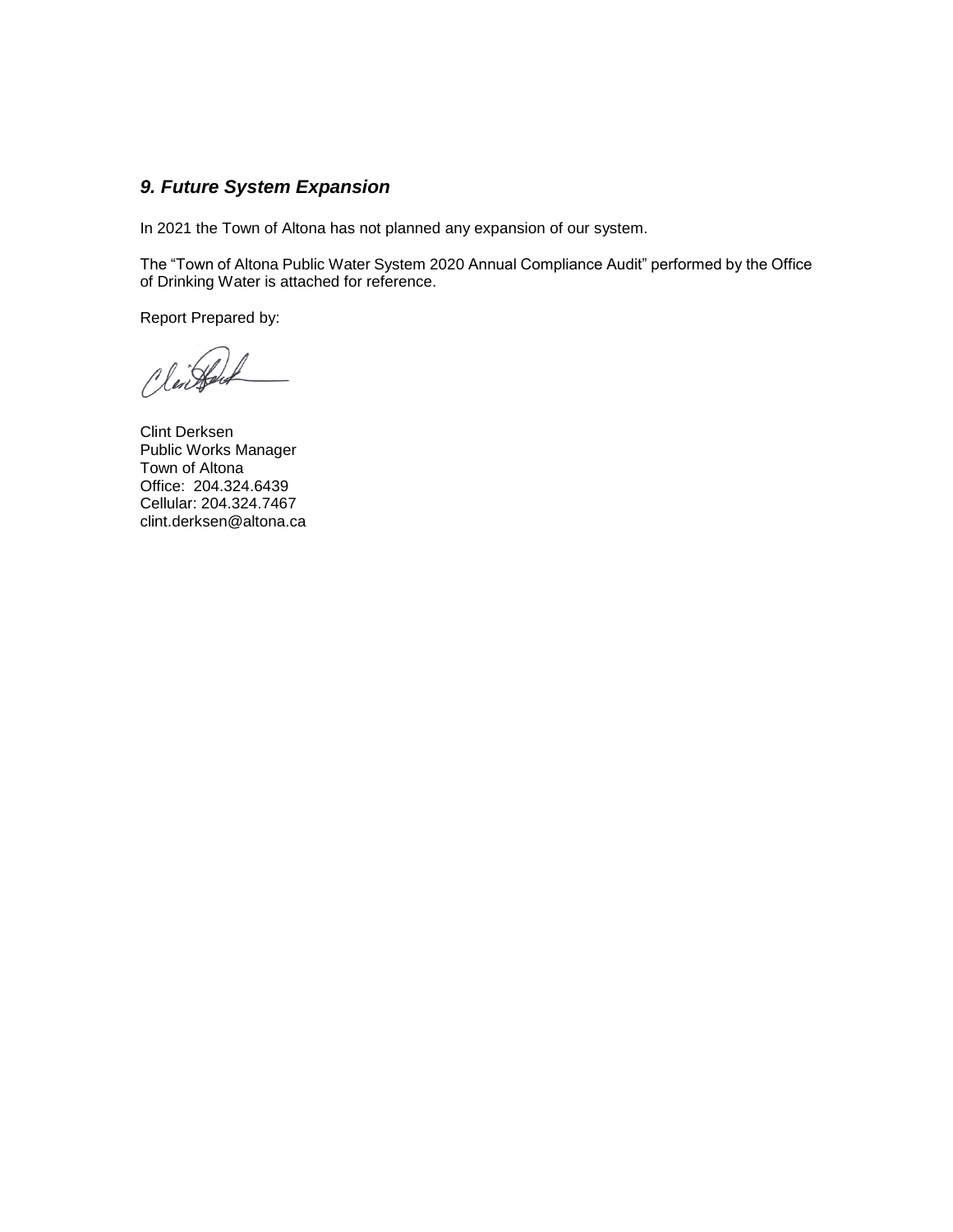

June 6, 2020

A distribution pump failure on June 6, 2020 has led to the loss of water pressure in a portion of the Red River Regional distribution system which supplies the Altona public water system. Distribution depressurization can compromise the safety of the water supply; therefore, a boil water advisory has been issued to ensure public health protection.

# **RECOMMENDATIONS**

Until further notice, all water used for consumption should be brought to a rolling boil for at least one minute before it is used for:

- Drinking and ice making
- Beverage preparation, such as infant formula
- Preparing food; including washing fruits and vegetables
- Brushing teeth

It is **not** necessary to boil tap water used for other household purposes, such as laundry or washing dishes. Adults and older children that are able to avoid swallowing the water can wash, bathe, or shower. Young children should be sponge bathed. If boiling is not practical, an alternate and safe supply of water should be used for consumptive purposes (i.e., bottled water).

**Boil Water Advisory Fact Sheet #1 – Boil Water Advisory For Drinking Water** 

**Only** contains additional information on water use and can be found at the website shown below.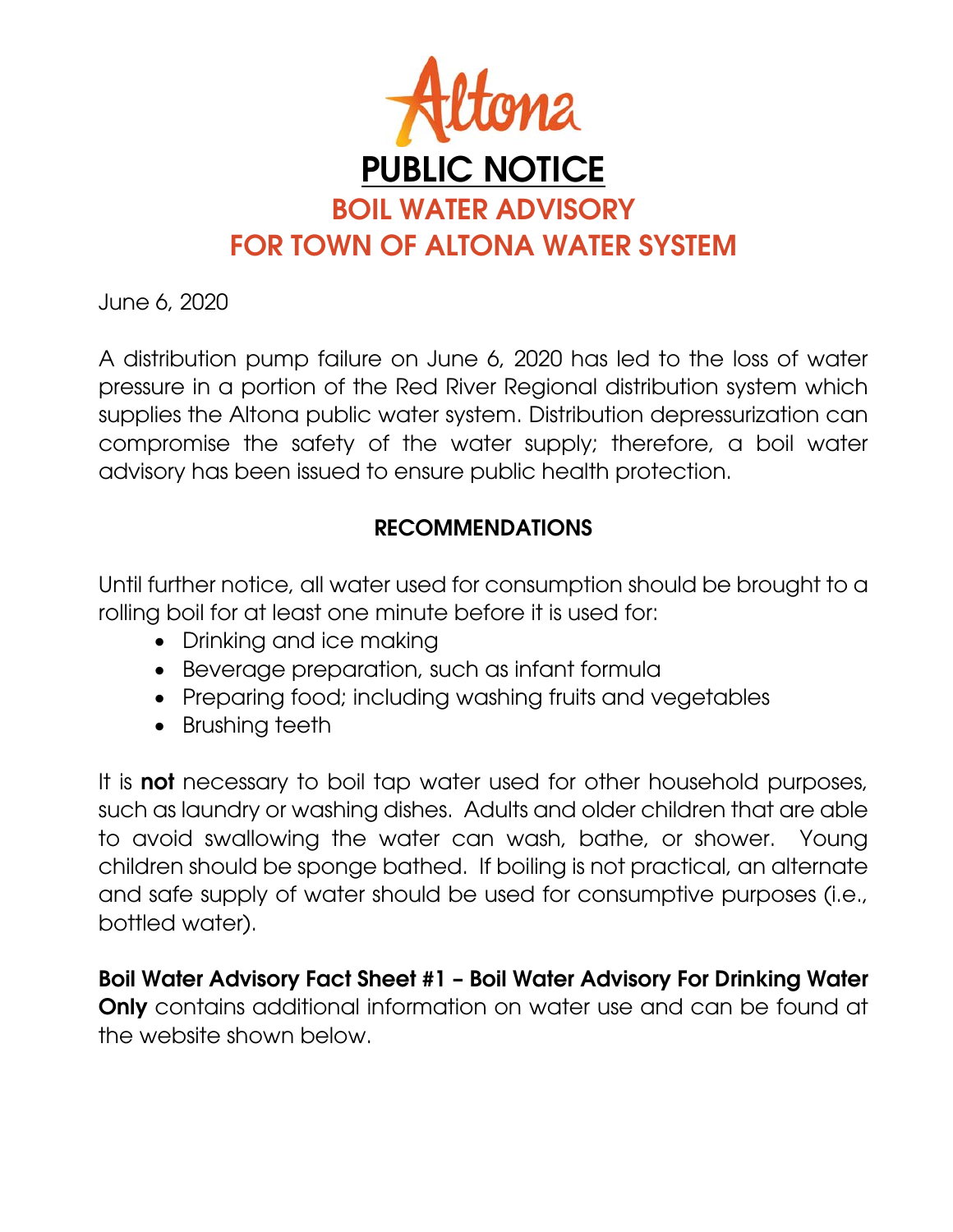All commercial, public and permitted facilities (i.e., restaurants, health care facilities, day cares, personal care homes and other private facilities that provide food and water services) must follow water use recommendations from the **Boil Water Advisory Fact Sheet #3 – Boil Water Advisory For Commercial/Public Facilities**. A copy of this Fact Sheet is available on the website below.

To review Fact Sheets on water use, please go to www.manitoba.ca/drinkingwater or http://www.gov.mb.ca/health/publichealth/environmentalhealth/water.html.

To avoid burn injuries from hot water, caution should be taken. Please keep young children away from boiling water. Place kettles and pots away from counter and stove edges.

Please share this information with other people who use the tap water, especially those who may not have received this notice directly (for example, renters, tenants, staff or clients). This notice can also be posted in common areas where people tend to gather.

## **DURATION**

The Boil Water Advisory will remain in effect until at least Monday, June 8, 2020 in order to determine that the water supplied by this water system no longer presents a risk to public health. The public will be notified when the advisory has been rescinded. Residents are asked to consult the Town of Altona website (www.altona.ca) or social media (www.facebook.com/townofaltona).

If you have any questions or concerns, please contact the Town of Altona Administration Office at 204-324-6439, or the Regional Drinking Water Officer at 204-795-6908, or Health Links at 204-788-8200 (toll free at 1-888- 315-9257).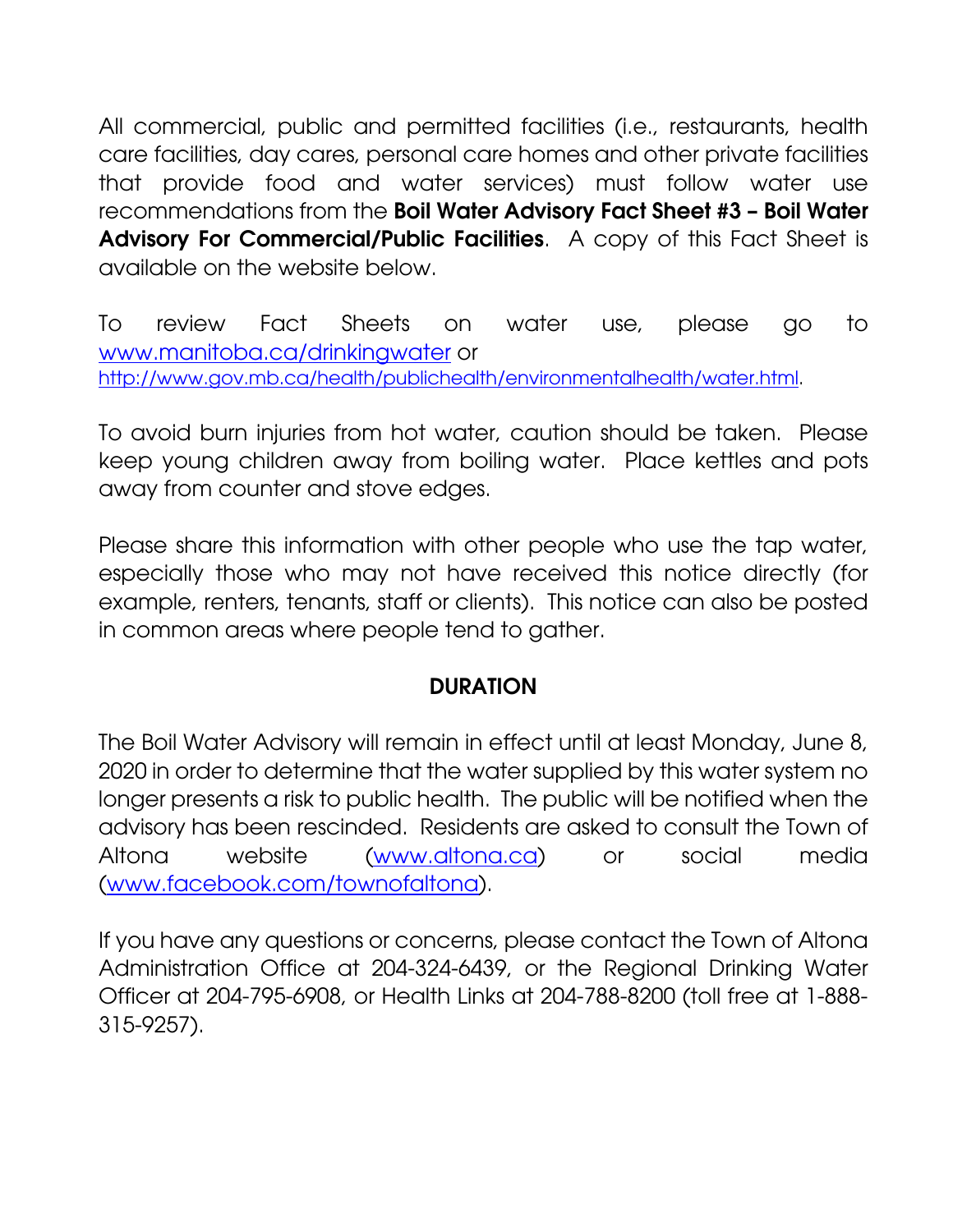

## **PERMIT TO CONSTRUCT OR ALTER A PUBLIC WATER SYSTEM**

**PERMIT NUMBER: PWS-20-P23**

## **THE DRINKING WATER SAFETY ACT CCSM CAP C. 36**

**WATER SYSTEM CODE: 4.00**

**EFFECTIVE DATE: 27 JULY 2020**

**EXPIRY DATE: 01 OCTOBER 2021**

IN ACCORDANCE WITH THE DRINKING WATER SAFETY ACT, THIS PERMIT IS ISSUED PURSUANT TO SUBSECTION 7(1) TO:

### **K-BLOCK DEVELOPMENTS INC. (6568743 MB LTD.): "THE PERMITTEE"**

FOR ALTERATION OF THE ALTONA (RED RIVER REGIONAL) PUBLIC WATER SYSTEM CONSISTING OF 220M OF WATERMAIN EXTENSIONS ALONG 3RD STREET NW AND 10<sup>TH</sup> AVE. NW TO EXTEND WATER SERVICE TO A SUBDIVISION WITH 16 SERVICE CONNECTIONS FEEDING 57 RESIDENTIAL UNITS (251 3RD STREET SUBDIVISION) IN THE TOWN OF ALTONA; AS SPECIFIED IN THE PERMIT APPLICATION AND FOLLOW-UP TECHNICAL CORRESPONDENCE, SUBJECT TO THE ATTACHED TERMS AND CONDITIONS.

THE PROPOSED WORK WAS REVIEWED FOR COMPLIANCE WITH THE DRINKING WATER SAFETY ACT AND OFFICE OF DRINKING WATER GUIDELINES, AND GENERAL CONFORMANCE WITH DRINKING WATER INDUSTRY STANDARDS. OTHER ASPECTS OF THE WORK INCLUDING STRUCTURAL, MECHANICAL, ELECTRICAL, AND WORKPLACE SAFETY ARE NOT THE SUBJECT OF THIS PERMIT. THIS PERMIT DOES NOT AFFECT THE PERMITTEE'S OBLIGATIONS WITH RESPECT TO COMPLIANCE WITH ALL APPLICABLE MUNICIPAL, PROVINCIAL, AND FEDERAL LEGISLATION INCLUDING REQUIREMENTS UNDER THE ENVIRONMENT ACT, THE WATER RIGHTS ACT, AND THE GROUND WATER AND WATER WELL ACT.

DATE: 27 July 2020 *Original signed by…\_\_\_\_\_*

Kimberley A. Philip, P.Eng. **Director**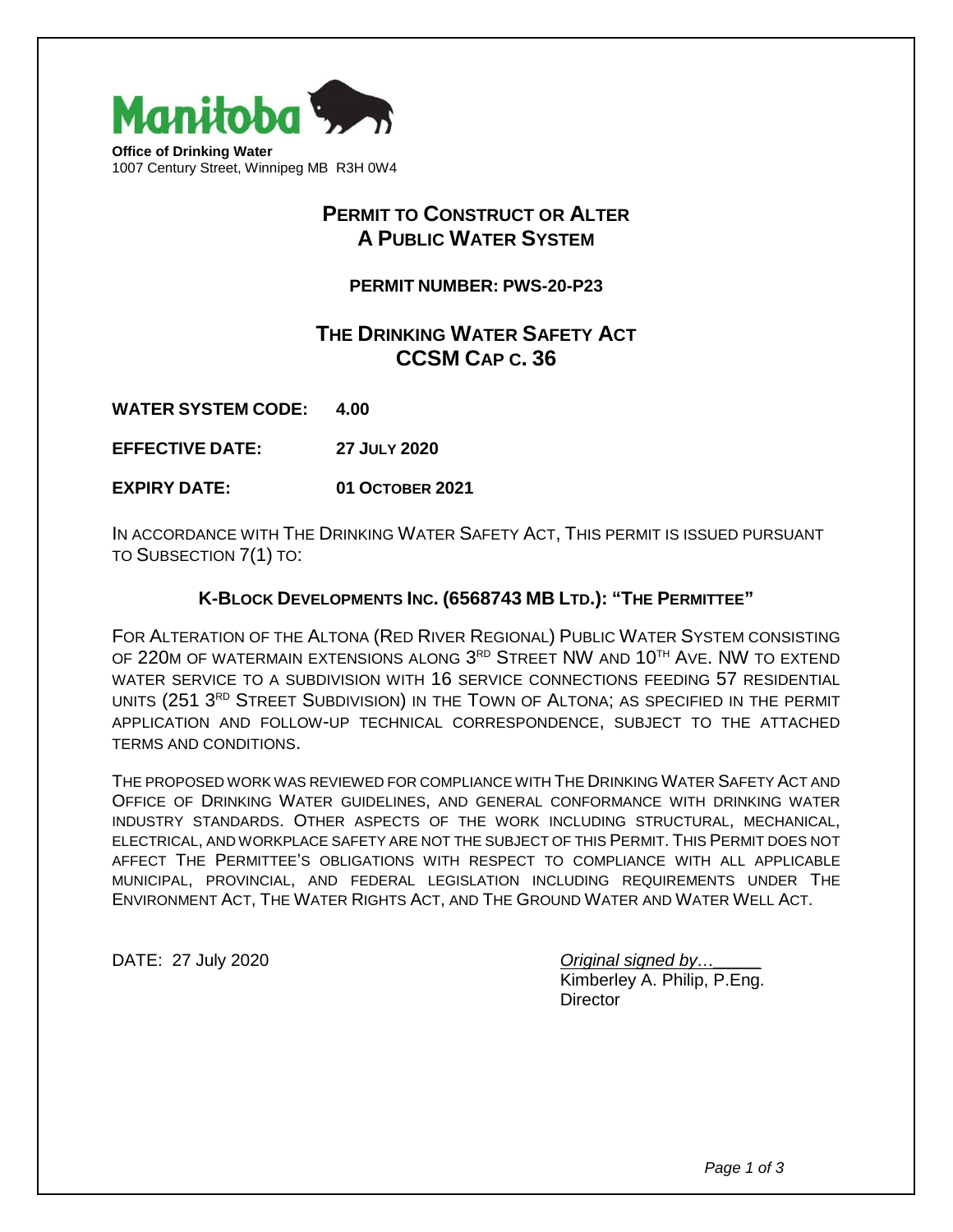## **TERMS AND CONDITIONS**

- 1. GENERAL
- 1.1. The Permittee shall perform the approved alteration of the water system works in accordance with the documents submitted, all applicable requirements of The Drinking Water Safety Act and its regulations, and the requirements of this Permit. In the event of an inconsistency between the specific requirements of terms and conditions of this Permit imposed on the authority of subsection 7(3) of The Act and the general requirements of The Act and regulations, the specific requirements of this Permit shall apply.
- 1.2. This Permit may be amended by the Director where in the opinion of the Director, an amendment is necessary to provide for the safety of water obtained from the water system or for the purposes of effective environmental management.
- 1.3. The Permittee may request an amendment to this Permit by submitting an amendment application to the Office of Drinking Water.
- 1.4. The Permittee shall ensure that any change in the design or installation that materially impact upon the effectiveness of the approved water system works is submitted by the design engineer in writing to the Office of Drinking Water and approved prior to the start of construction.
- 1.5. This Permit may be suspended or cancelled by the Director for any of the reasons identified in Section 6 of Manitoba Regulation 40/2007 Drinking Water Safety Regulation or due to a failure to comply with any term or condition of this permit.
- 1.6. The Permittee shall provide written notice to the Office of Drinking Water of any change in title/ownership of the water system within 30 days of the transfer of title/ownership.
- 2. CONSTRUCTION GENERAL
- 2.1. The Permittee shall ensure that all necessary measures are taken to prevent adverse environmental effects from the approved alteration of the water system works including damage to land, vegetation and watercourses.
- 2.2. The Permittee shall complete the approved alteration of the water system works by the expiry date indicated on the Permit. If construction is not completed by the expiry date of the Permit, the Permittee shall request an amendment to the Permit.
- 2.3. The Permittee shall ensure that the Drinking Water Officer is immediately notified upon recognizing that construction work may result in any concern over the safety of the municipal water supply.
- 2.4. The Permittee shall ensure that minimum horizontal separation of 3m, measured between closest pipe edges, is maintained between the watermain and sewer mains where the piping runs parallel.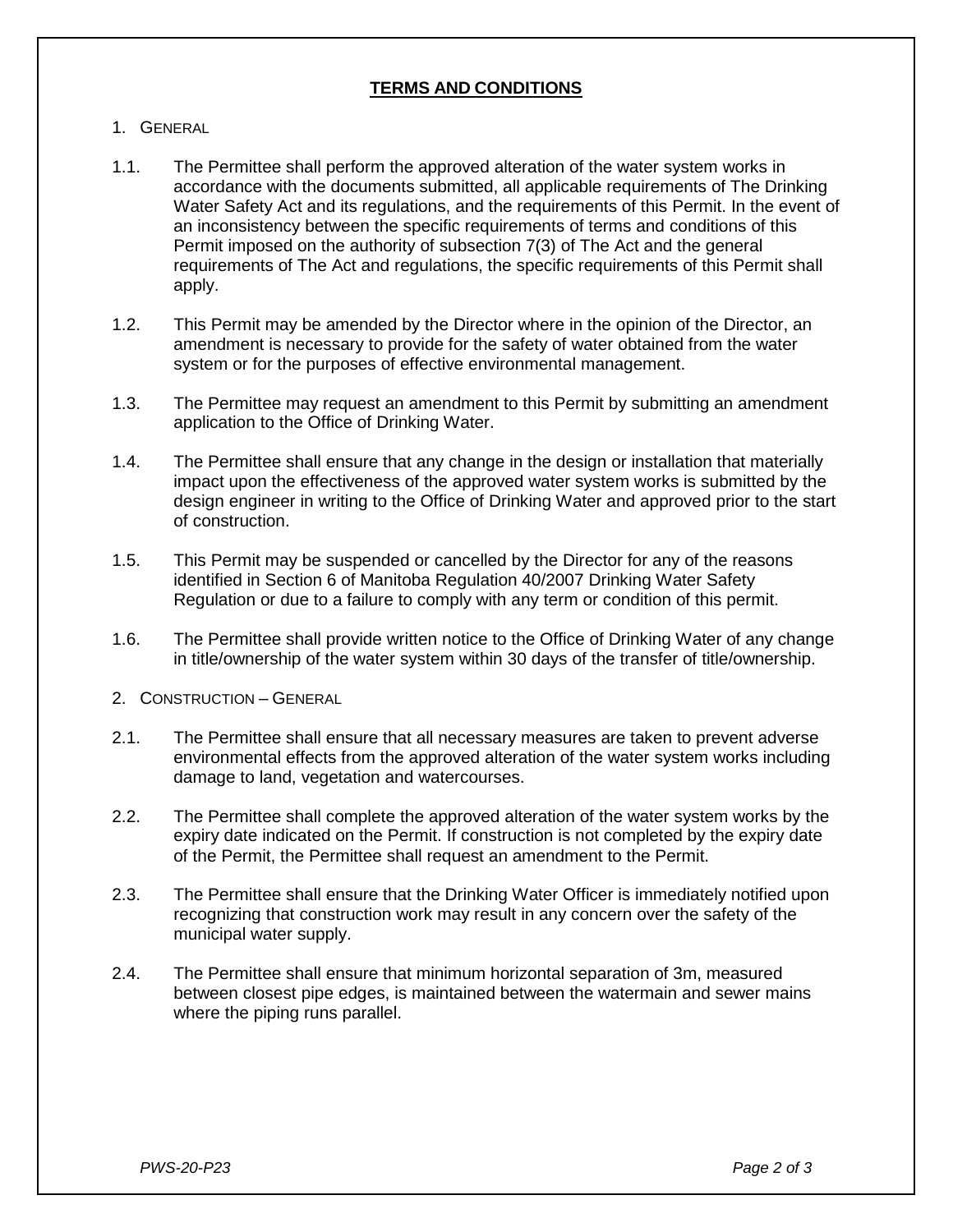- 2.5. The Permittee shall ensure that minimum vertical separation of 0.45m, measured between closest pipe edges, is maintained at any watermain crossings of sewer mains or sewage forcemains, and minimum vertical separation of 0.3m at any watermain crossings with sewer service lines, with the watermain located above, wherever possible. Watermains must be encased in watermain-grade pipe at 3m and beyond, if crossing below sewage forcemains. Where a watermain crosses below a sewer main or sewage forcemain, special care and attention are required for pipe installation to ensure adequate structural support of the pipe.
- 2.6. The Permittee shall ensure that the maximum water demand exerted will not adversely affect the ability to maintain a minimum pressure of 140 kPa in the distribution system.
- 3. CONSTRUCTION MATERIALS
- 3.1. The Permittee shall ensure that all components and materials for the approved water system works including piping and associated appurtenances are ANSI/NSF Standard 61 certified, CSA certified, meet applicable AWWA Standards or meet other potable water standards approved by the Director.
- 3.2. The Permittee shall ensure that all chemicals potentially in contact with potable water including sodium hypochlorite solutions are ANSI/NSF Standard 60 or ANSI/NSF Standard 61 certified, meet applicable AWWA Standards, or meet other potable water standards approved by the Director.
- 3.3. The Permittee shall ensure that all materials used in the construction of the approved water system works are kept as clean as possible during construction in order to prevent contamination.
- 4. DISINFECTION OF WORKS
- 4.1. The Permittee shall ensure that the water pipelines, service lines and associated appurtenances are disinfected before being placed into service in accordance with AWWA Standard C651 or Manitoba Water Services Board (MWSB) Standard Construction Specifications (latest), and that a copy of all associated test results are maintained as water system records for a minimum of 24 months.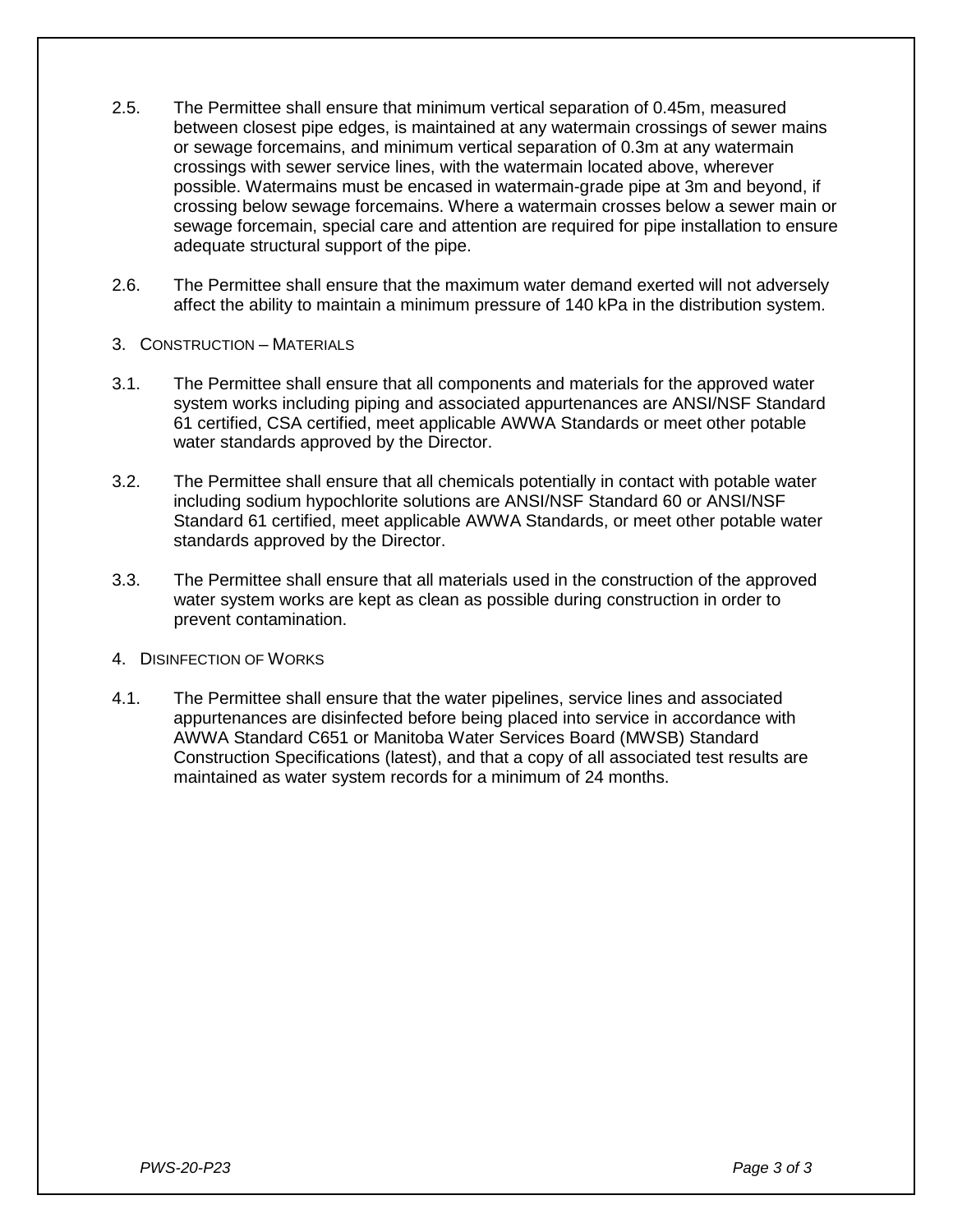

**Office of Drinking Water** 1007 Century Street, Winnipeg MB R3H 0W4

## **PERMIT TO CONSTRUCT OR ALTER A PUBLIC WATER SYSTEM**

#### PERMIT NUMBER: PWS-08-P41A

## THE DRINKING WATER SAFETY ACT **CCSM CAP c. 36**

**WATER SYSTEM CODE:** 4.00

**08 OCTOBER 2008 EFFECTIVE DATE:** 

**EXPIRY DATE: 01 OCTOBER 2021** 

IN ACCORDANCE WITH THE DRINKING WATER SAFETY ACT, THIS PERMIT IS ISSUED PURSUANT TO SUBSECTION 7(1) TO:

#### R09 LTD.: "THE PERMITTEE"

FOR ALTERATION OF THE ALTONA PUBLIC WATER SYSTEM CONSISTING OF WATERMAIN EXTENSIONS ALONG MILLENIUM DRIVE, LYNNWOOD DRIVE AND CREEKSIDE WAY TO EXTEND WATER SERVICE TO THE 46-LOT PARKLAND LIVING SUBDIVISION DEVELOPMENT IN THE TOWN OF ALTONA, AS SPECIFIED IN THE PERMIT APPLICATION, SUBJECT TO THE ATTACHED TERMS AND CONDITIONS.

THE PROPOSED WORK WAS REVIEWED FOR COMPLIANCE WITH THE DRINKING WATER SAFETY ACT AND OFFICE OF DRINKING WATER GUIDELINES, AND GENERAL CONFORMANCE WITH DRINKING WATER INDUSTRY STANDARDS. OTHER ASPECTS OF THE WORK INCLUDING STRUCTURAL, MECHANICAL, ELECTRICAL AND WORKPLACE SAFETY ARE NOT THE SUBJECT OF THIS PERMIT. THIS PERMIT DOES NOT AFFECT THE PERMITTEE'S OBLIGATIONS WITH RESPECT TO COMPLIANCE WITH ALL APPLICABLE MUNICIPAL, PROVINCIAL AND FEDERAL LEGISLATION INCLUDING REQUIREMENTS UNDER THE ENVIRONMENT ACT, THE WATER RIGHTS ACT AND THE GROUND WATER AND WATER WELL ACT.

Kimberley A. Philip, P.Eng. **Director** 

DATE: 20 May 2020

Page 1 of 3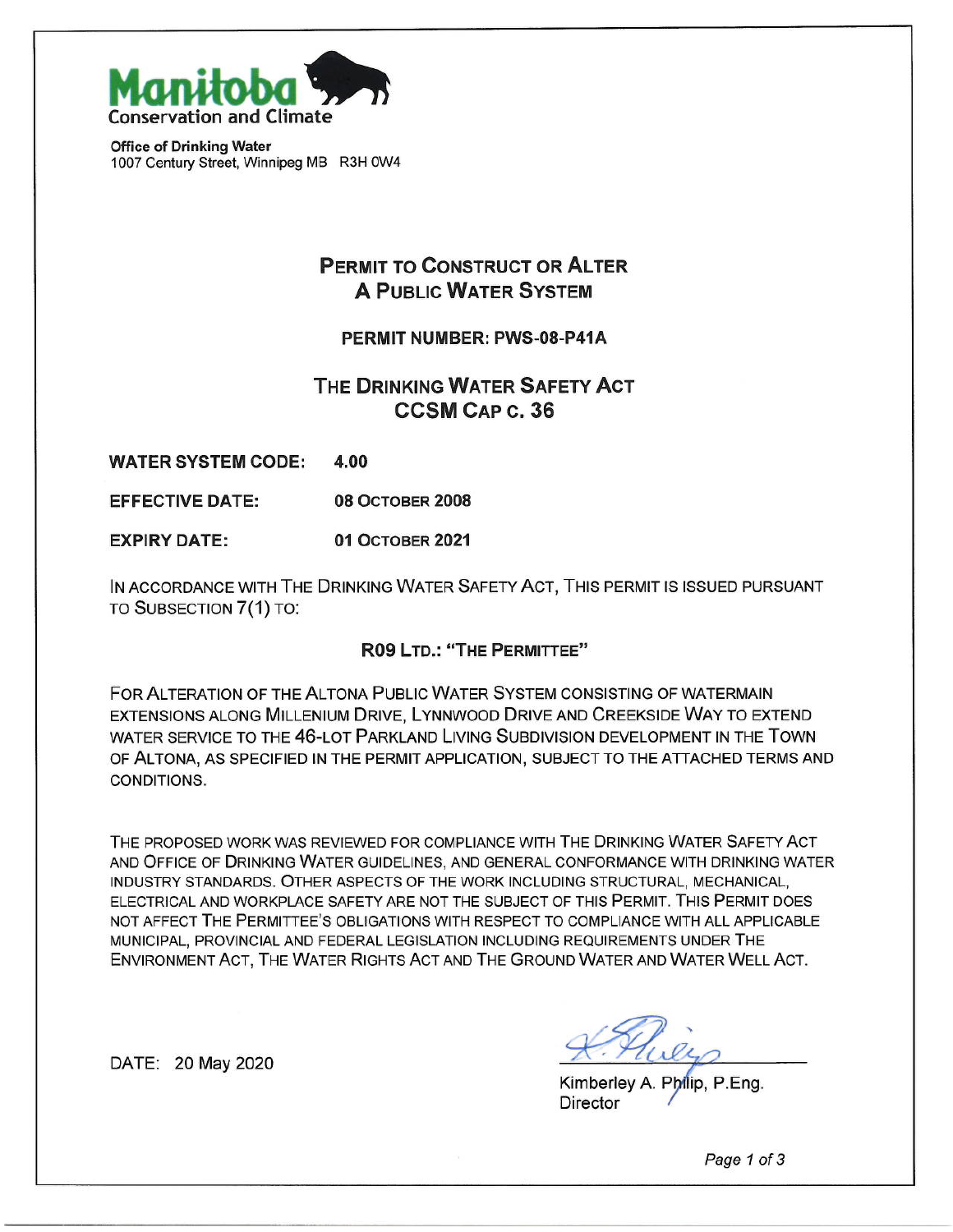## **TERMS AND CONDITIONS**

#### 1. GENERAL

- 1.1. The Permittee shall perform the approved alteration of the water system works in accordance with the documents submitted, all applicable requirements of The Drinking Water Safety Act and its regulations, and the reguirements of this Permit. In the event of an inconsistency between the specific requirements of terms and conditions of this Permit imposed on the authority of subsection 7(3) of The Act and the general requirements of The Act and regulations, the specific requirements of this Permit shall apply.
- 1.2. This Permit may be amended by the Director where in the opinion of the Director, an amendment is necessary to provide for the safety of water obtained from the water system or for the purposes of effective environmental management.
- 1.3. The Permittee may request an amendment to this Permit by submitting an amendment application to the Office of Drinking Water.
- 1.4. The Permittee shall ensure that any change in design or installation that materially impact the effectiveness of the water system works are submitted by the design engineer in writing to the Office of Drinking Water and are approved prior to the change being completed.
- 1.5. This Permit may be suspended or cancelled by the Director for any of the reasons identified in Section 6 of Manitoba Regulation 40/2007 Drinking Water Safety Regulation or due to a failure to comply with any term or condition of this Permit.
- 1.6. The Permittee shall provide written notice to the Office of Drinking Water of any change in title/ownership of the water system within 30 days of the transfer of title/ownership.

#### 2. CONSTRUCTION - GENERAL

- 2.1. The Permittee shall ensure that measures are taken to prevent adverse environmental effects from the approved alteration of the water system works including damage to land, vegetation and watercourses.
- 2.2. The Permittee shall complete construction of the approved water system works by the expiry date indicated on the Permit. If construction will not be completed by the expiry date of the Permit, the Permitee shall request an amendment to the Permit.
- 2.3. The Permittee shall immediately notify the Drinking Water Officer upon recognizing that construction work may result in depressurization within the distribution system, or any other concern about the safety of the municipal water supply.
- 2.4. The Permittee shall ensure that minimum horizontal separation of 3m, measured between closest pipe edges, is maintained between the watermain and sewer mains where the piping runs parallel, except within Creekside Way, where minimum horizontal separation of 1m and minimum vertical separation of 0.45m, watermain above, must be maintained.

PWS-08-P41A

Page 2 of 3